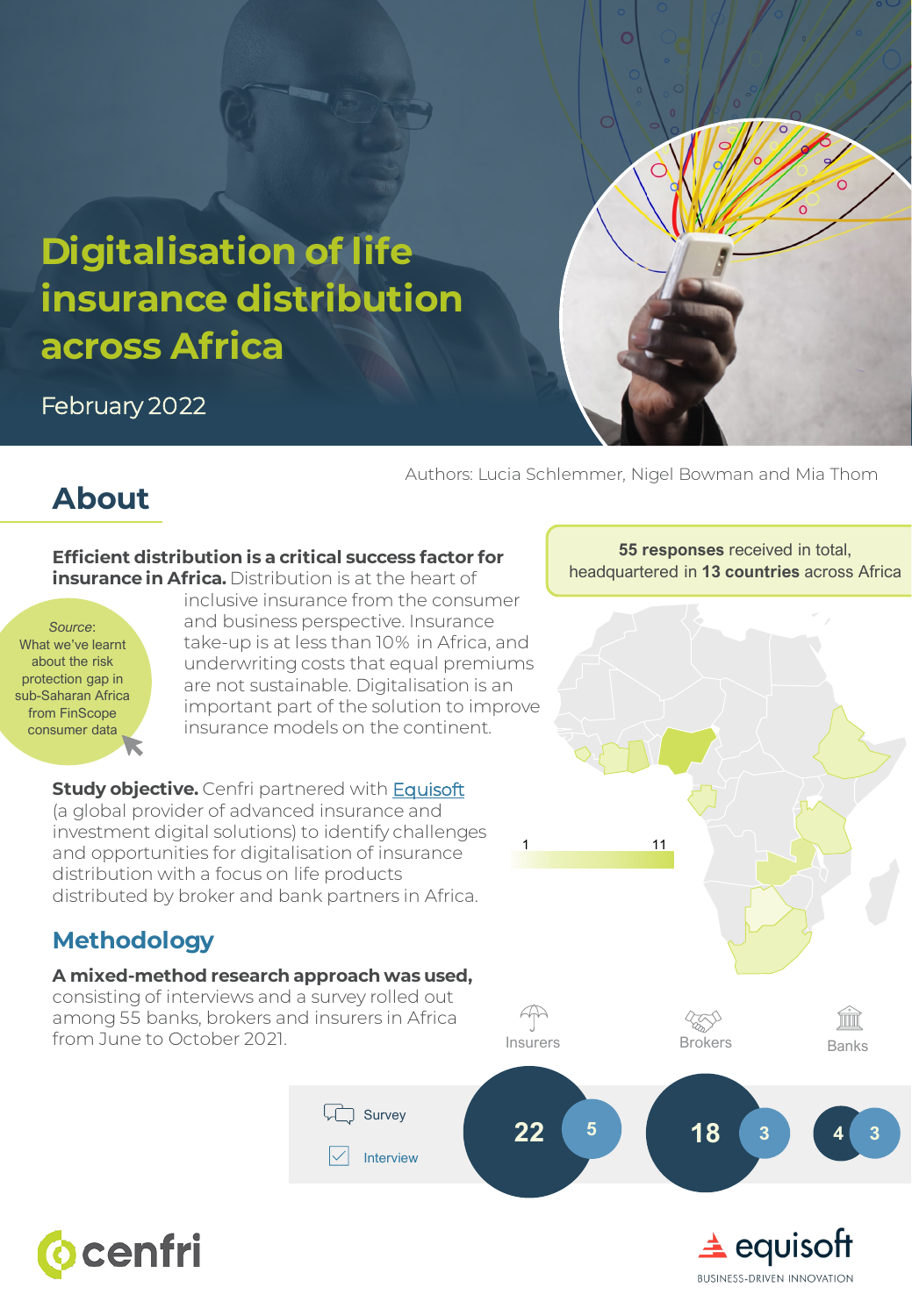# **What are the key challenges with insurance distribution?**

### **Insurance take-up across Africa constrained by distribution challenges.**

Less than 10% of the adult population in nine sub-Saharan African countries have private insurance. Below are the key challenges that insurers and distributors across Africa faced when distributing insurance:

> **Poor trust and understanding of insurance among end-customers, who have limited digital capabilities**. "Low levels of trust and understanding" was mentioned by 64% of insurers, 67% of brokers and 33% of banks. In addition, "low digital capabilities of distributors/end-customers" was mentioned as a constraint by 45% of insurers, 56% of brokers and 100% of banks. This means that many customers prefer to engage in person, rather than through digital channels, when it comes to purchasing insurance.

**Inefficient and poorly digitalised systems.** In this study, 55% of insurers, 56% of brokers and 33% of banks struggle with poor/no digitalisation of internal systems. This has implications on the efficiency of sales and claims processes, as well as product offerings.

> **Difficulties tracking key metrics and understanding product and business performance.** This was a challenge for 36% of insurers and 33% of distributors, which inhibits insurers' and distributors' understanding and analysis of their customers and their ability to manage their business, including distribution.

**Product innovation constrained by inflexible systems.** 36% of insurers struggle to create new products or adapt existing products, a by-product of inefficient and poorly digitalised systems, which have difficulties handling more complex requests or rapidly responding to market requirements. This was mentioned by 55% of brokers, who said that there are insufficient products that meet customer needs/demand.

> **Limited integration with third-party systems.** 32% of insurers, 39% of brokers and 67% of banks have poor integration with third-party systems, such as those of their distributors. This results in manual data uploading/processing between systems, which is time-intensive and increases the risk of errors regarding the consistency and correctness of information.













*Source*: What we've learnt about the risk protection gap in [sub-Saharan Africa](https://cenfri.org/articles/what-we-learnt-about-the-risk-protection-gap-in-sub-saharan-africa-by-engaging-with-finscope-consumer-data/)  from FinScope consumer data $\blacktriangledown$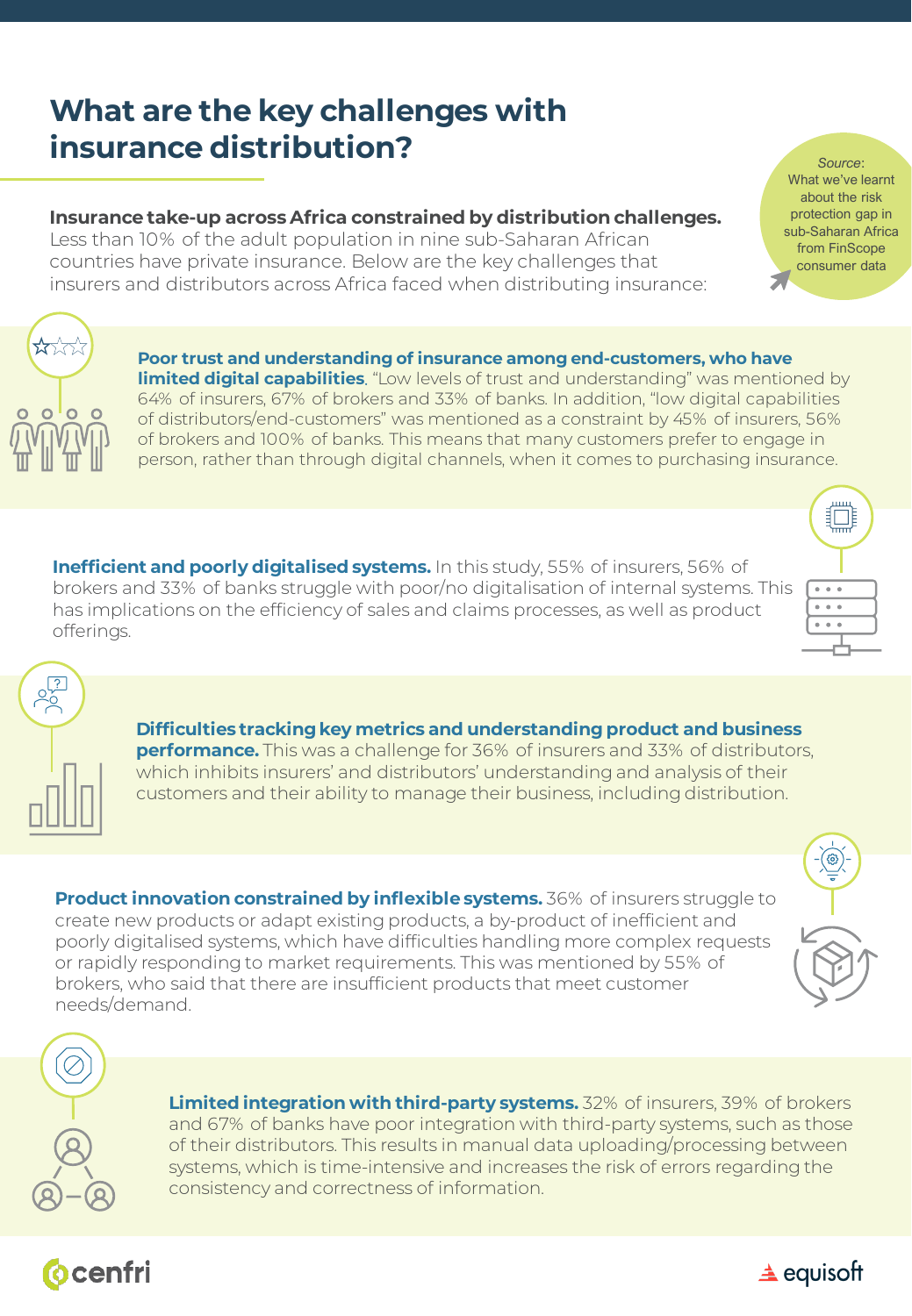# **How digitalised is insurance distribution across Africa?**

The state of digitalisation of insurance distribution in Africa is explored below, using the insurance value chain as a framework:



#### advanced than those of insurers.



**Ocenfri**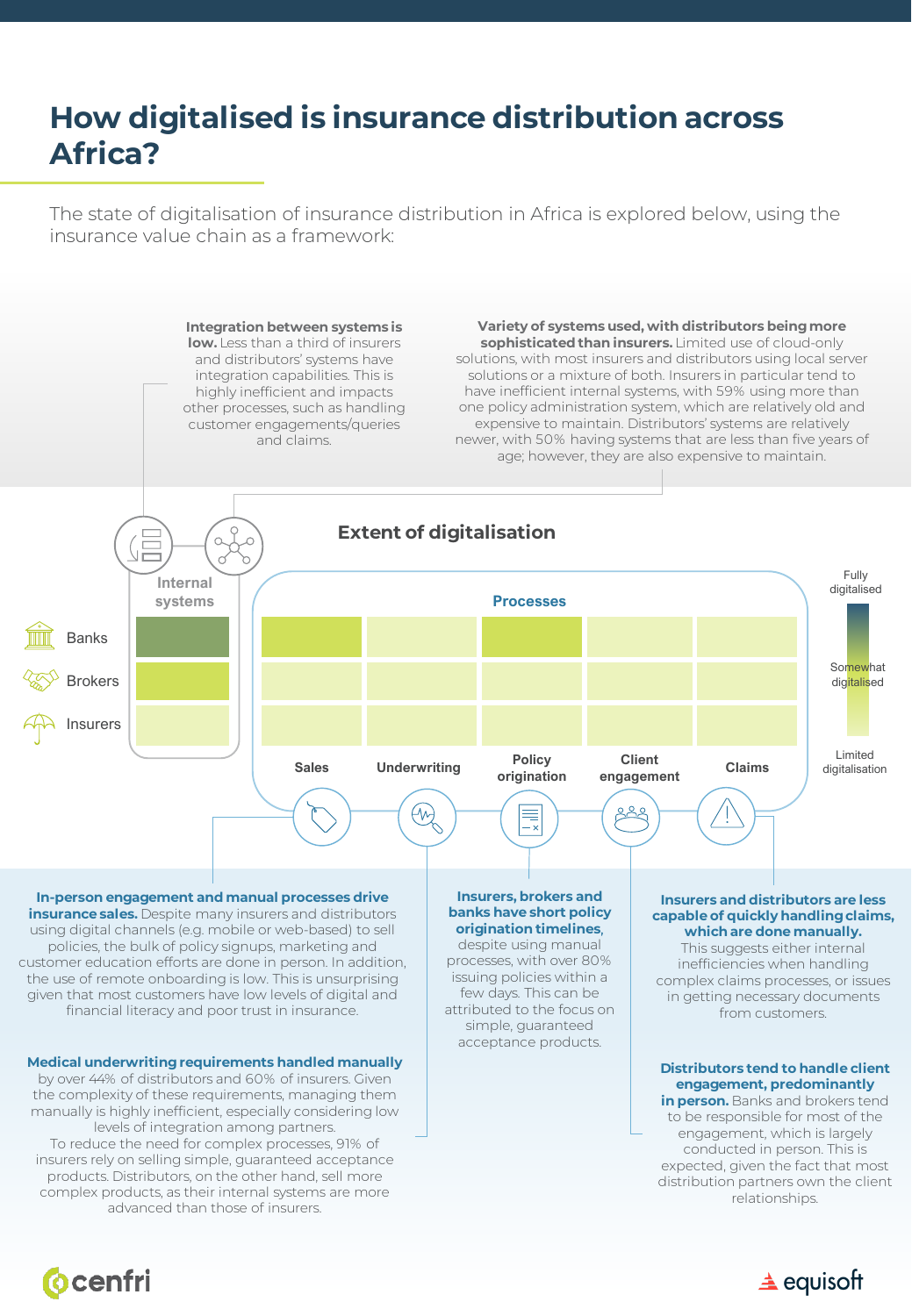### **Where are insurers and distributors in their digitalisation journey?**

**Insurers have recognised the importance of going digital.** 14% of insurers had already digitalised their business, while 77% were in the process of doing so, which for most would take around three to five years to complete as a framework:



**More distributors, particularly the banks, had already digitalised.** 67% of banks and 33% of brokers had digitalised their business. The remainder of them were in the process of digitalising, which for most would take between one and two years to complete. Their timelines are shorter because they have relatively newer platforms.



**Ocenfri** 

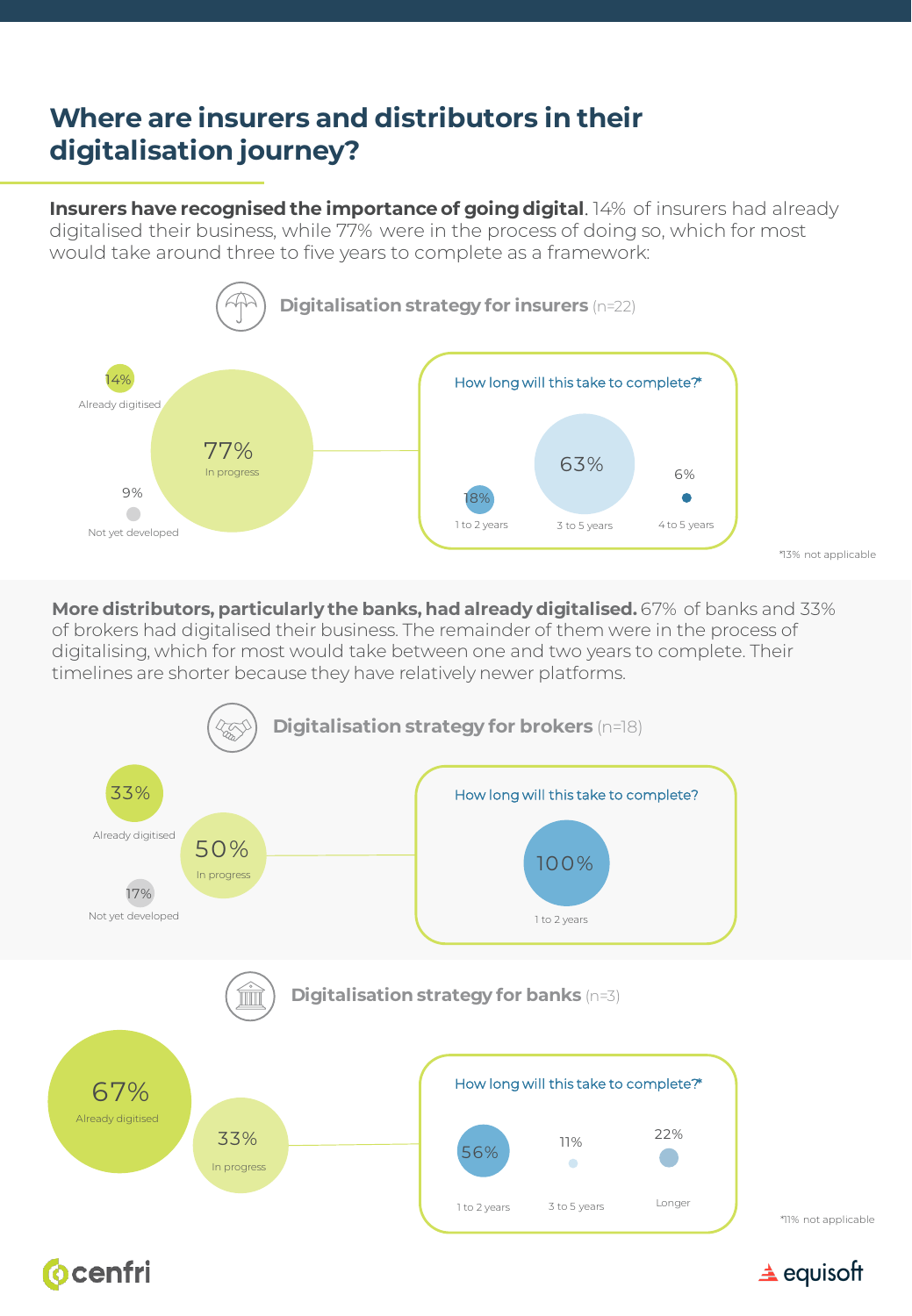### **What are the challenges and opportunities to improve insurance distribution digitalisation?**

| <b>Challenges</b>                                                                                                                                                                                                                                     | <b>Opportunities</b>         |                                                                                                                                                                                                                                                                                                          |                             |
|-------------------------------------------------------------------------------------------------------------------------------------------------------------------------------------------------------------------------------------------------------|------------------------------|----------------------------------------------------------------------------------------------------------------------------------------------------------------------------------------------------------------------------------------------------------------------------------------------------------|-----------------------------|
| 47<br>55%<br>Low levels of digitalisation<br>of internal systems<br>(costly and outdated)<br>56%                                                                                                                                                      |                              | Digitalising internal systems<br>Enable improvement of distribution<br>capabilities<br>Result in various efficiency gains<br>$\bullet$<br>Reduce the costs and capabilities<br>$\bullet$<br>required to maintain systems long-term                                                                       | 67%<br>77%                  |
| Less than a third of insurers<br>and distributors are integrated<br>with third-party systems,<br>which exacerbates the risk<br>of delays and processing errors                                                                                        |                              | Improved integration<br>Enable more seamless, simple<br>data delivery<br>血<br>Reduce the labour required for<br>33%<br>internal IT departments<br>Optimise the distribution processes<br>for insurers and distributors alike                                                                             | 50%<br>44<br>73%            |
| Significant cost constraints<br>to digitalising, followed by<br>legacy systems (less than 65%)<br><65%                                                                                                                                                |                              | Leveraging technology companies to help<br>digitalise internal systems.<br>Significantly simplify the digitalisation process<br>Help overcome many of the cost, legacy and<br>capacity constraints faced                                                                                                 |                             |
| Organising data and key<br>33%<br>metrics, exacerbated by low<br>levels of integration within<br>and between systems, resulting<br>in delays and errors<br>36%                                                                                        |                              | Stakeholders need to improve their data<br>analytics capabilities<br>Improve sales targeting and<br>customers servicing capabilities<br>55%<br>Reduce the risk of data errors<br>Allow to better understand performance                                                                                  | <b>TTTTII</b><br>67%<br>78% |
| Reliance on in-person<br>$\mathbb{H}\mathbb{Z}$<br>engagements and manual<br>$<$ 33%<br>55%<br>processes resulting in<br>significant inefficiencies<br>and delays<br>Lack of trust in insurance, and poor<br>40%<br>digital capabilities of customers | ௹                            | Digital sales<br>eKYC and remote onboarding<br>may viably enable [or generate]<br>more efficient sales, while<br>face-to-face engagements<br>could still be used to overcome<br>barriers to digital capacity and trust.                                                                                  | ШЦ<br>>65%<br>$>65%$ +      |
| Limited range of product<br>types available<br>50%<br>Develop new, or tweak existing,<br>products for the market (outdated,<br>予<br>costly, inflexible systems constrain<br>36%<br>their innovation capabilities)                                     |                              | Updating internal systems<br>Enables insurers to develop wider range of more<br>complex products, and better target these<br>products to meet customers' needs<br>Insurers need to become more in tune with market<br>demands, by conducting market research and<br>engaging with distribution partners. |                             |
| <b>Ocenfri</b><br><b>Banks</b>                                                                                                                                                                                                                        | <b>Q<sub>∞</sub> Brokers</b> | $\triangle$ equisoft<br>Insurers                                                                                                                                                                                                                                                                         |                             |